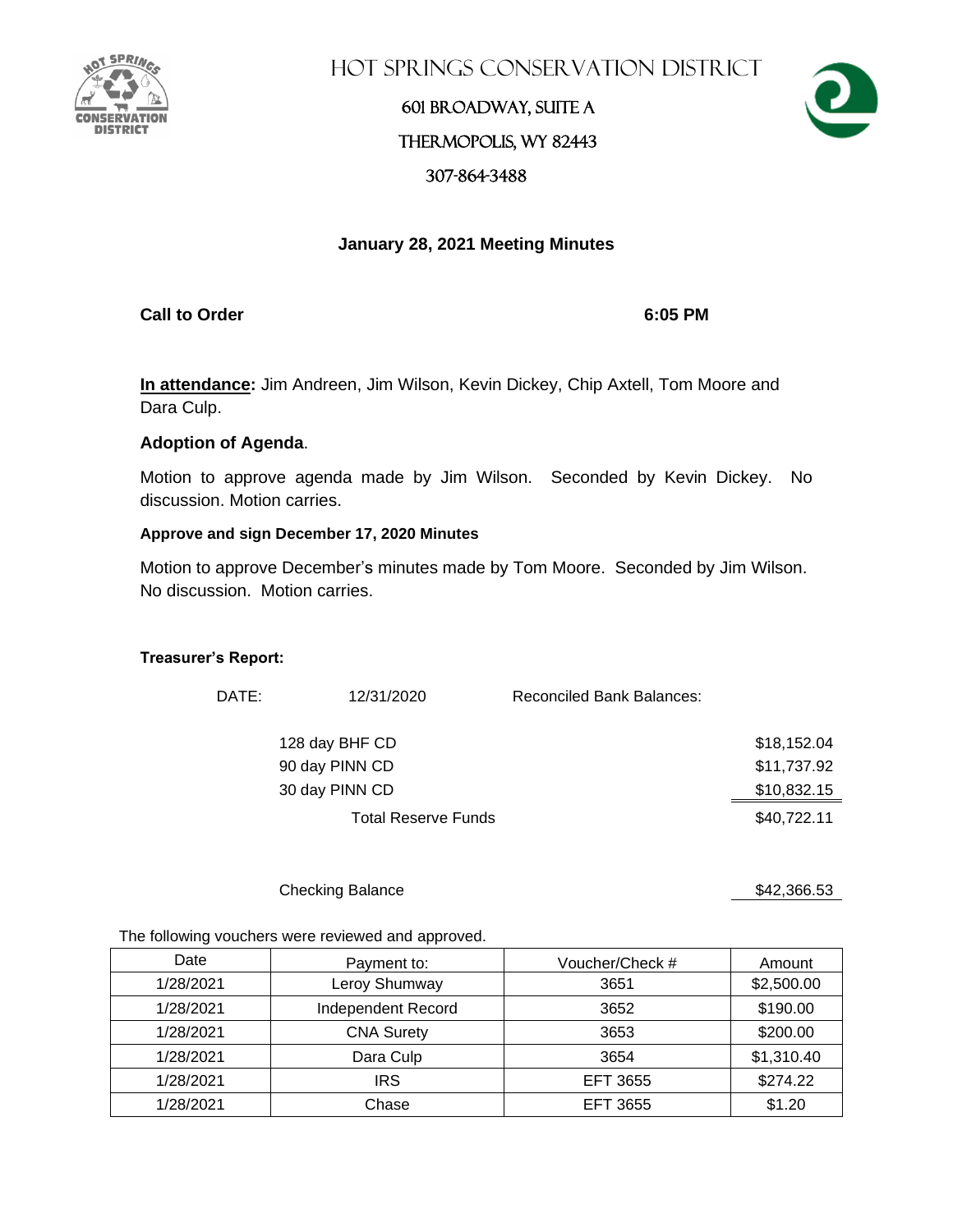

### **HOT SPRINGS CONSERVATION DISTRICT**

## 601 Broadway, Suite A Thermopolis, WY 82443 307-864-3488



Approved Expenses \$4,475.82

Deposits \$1,401.39

New Checking Balance \$39,292.10

TOTAL FUNDS \$80,014.21

**Deposits: \$500 small waters application, \$240 CWGS election ad reimburse, \$661.39 lab funds reimburse**

After inspection of vouchers, Jim Wilson moves to approve checks submitted for payment and for the treasurer's report to be filed for audit. Second by Kevin Dickey. No discussion. Motion carries.

#### **Unfinished Business and New Business Combined**

Sign forms for Big Horn Federal account

Sign "Intent to Use Lab Funds 21-22 Biennium"

Approve nomination for CWGC position – Chip Axtell moves to approve of the nomination of Annie DeGanahl for the Cottonwood/Grass Creek WID, Jim Wilson seconds. No discussion. Motion carries.

**NRCS Report from Holden Hergert**

**Correspondence – Sent & Received** 

Adjourn 6:21 PM

Next Scheduled Meeting February 25, 2021 with Red Lane WID @ 5:30